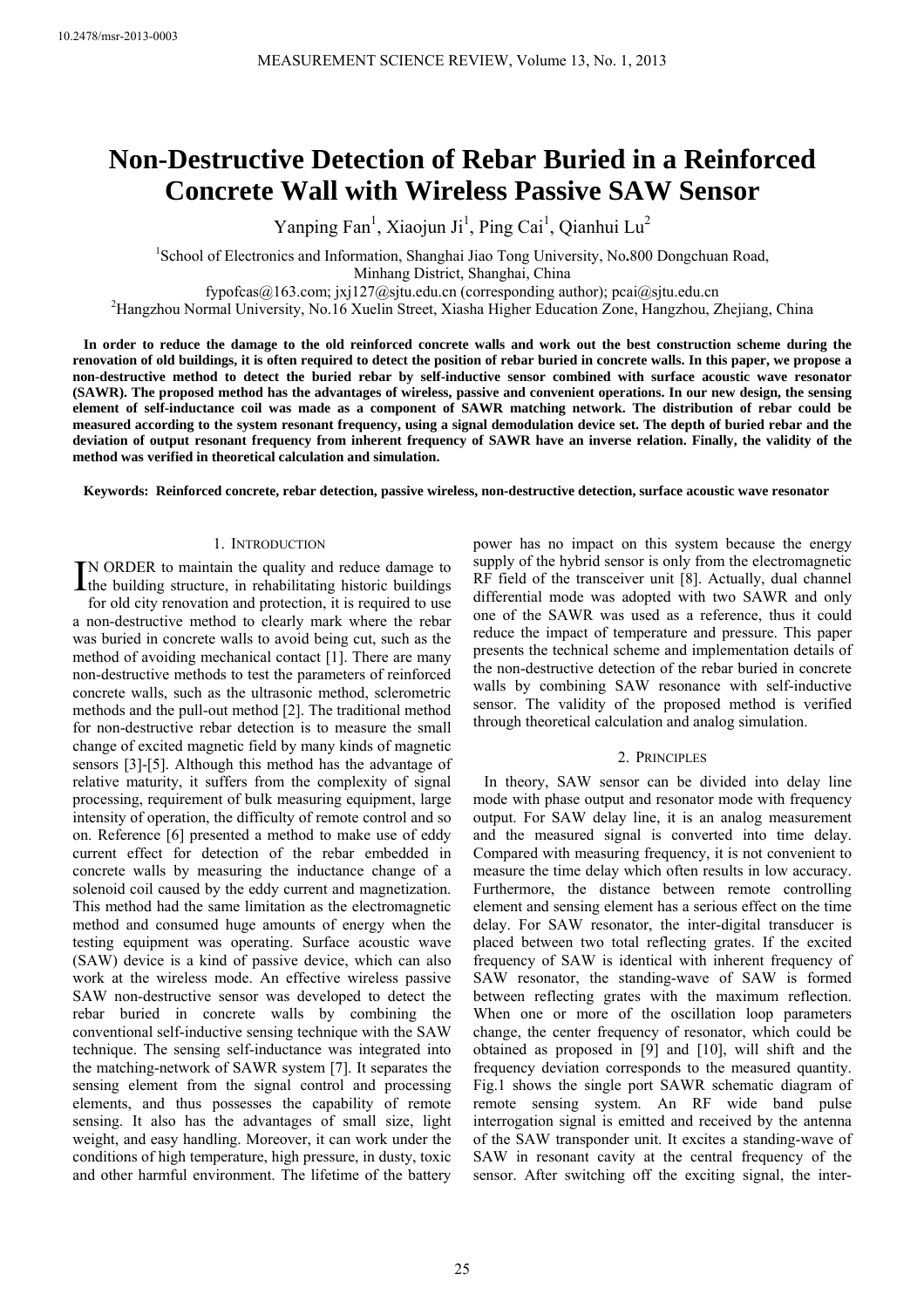digital transducer connected to the antenna reflects a decaying signal to the central transceiver unit where the measured quantity is obtained from the reflected signal frequency gauged by a frequency meter.



Fig.1. Passive wireless hybrid SAW non-destructive testing system



Fig.2. Equivalent circuits of SAWR and matching network

In the proposed method, the SAW device is used as the transmitter and the buried rebar is inspected by a selfinductive sensor which is connected to matching network. Q factor is an important physical quantity which is the ratio of stored energy of resonant circuit to dissipation energy. The higher the Q factor is, the smaller the loss and the higher the efficiency it has. In order to increase the O factor and overcome the mismatch caused by the variation of the parameters of oscillation loop [11], the designed resonator must possess enough bandwidth and necessary measures should be taken to compensate the mismatch in the designing of matching circuit. Klett et al. proposed a solution to this problem in [12]. Firstly, the SAWR is depicted as a serial *RLC* circuit paralleling a static SAW capacitance  $C_0$ . Secondly, in order to meet the wellmatched requirement, a reactive component is applied to make the real impedance of equivalent circuit 50 *ohm* . Finally, since the resonant frequency changes after using a reactance to adjust resistance, it is necessary to cascade another reactance to make the resonant frequency identical with SAWR inherent frequency. After all the above steps finished, the matching network would have high Q factor and low mismatch.

Fig.2 shows the equivalent circuit of SAWR and matching network, where the capacitor  $C_1$  is used to realize 50  $ohm$  condition, inductor  $L<sub>2</sub>$  is to adjust the resonant frequency of the system, and  $L<sub>3</sub>$  is sensing self-inductor

which changes with respect to the depth of buried rebar. If the detection point of the reinforced concrete wall has no rebar, the value of  $L_3$  will be close to zero. The wellmatched circuit and SAWR could be equivalent to a series  $R_{eq}L_{eq}C_{eq}$  resonant circuit. After integrating the sensing inductor into the matching circuit, the reflection coefficient  $S_{11}$  was:

$$
S_{11} = \frac{Z_r - Z_0}{Z_r + Z_0} = \frac{j\omega L_3 + j\omega L_{eq} + R_{eq} + 1 / j\omega C_{eq} - Z_0}{j\omega L_3 + j\omega L_{eq} + R_{eq} + 1 / j\omega C_{eq} + Z_0}
$$
 (1)

The resistance  $Z_0$  is the standard resistance with 50  $ohm$ . The transfer function of the system can be expressed as:

$$
H(f) = \frac{I_o(f)}{U_{in}(f)} = \frac{1}{j2\pi fL_3 + j2\pi fL_{eq} + R_{eq} + 1/j2\pi fC_{eq}}
$$
\n(2)

The resonant frequency of the system *f* and the SAWR inherent frequency  $f_0$  are respectively as:

$$
f = \frac{1}{2\pi\sqrt{(L_3 + L_{eq})C_{eq}}}
$$
(3)

$$
f_0 = \frac{1}{2\pi\sqrt{LC}} = \frac{1}{2\pi\sqrt{L_{eq}C_{eq}}}
$$
(4)

According to  $(2)$ , the changes of  $L<sub>3</sub>$  would inevitably result in changes of the amplitude and phase of the transfer function  $H(f)$ . Thus, there are three signal demodulation methods which are based on adjusting resonant frequency, amplitude and phase, respectively. The demodulation of resonant frequency is the most accepted method due to its simplicity, good stability and restraining of noise. Two SAW resonators with the same parameter and working under the same environment are adopted to improve the precision and reduce the difficulty in signal processing. One of the SAWR is used to detect rebar and the other one is used as the reference. The difference in the frequencies between these two resonators is caused by the rebar buried within the reinforced concrete walls. The difference of these two SAWR outputs decreases the frequency of the detected signal, and reduces the influence of common mode noise such as environment temperature, humidity, etc., thus it can improve the reliability of the results.

### 3. SIMULATION OF THE RELATION BETWEEN THE DEPTH OF REBAR AND THE TRANSFER FUNCTION

For a self-inductive sensor as shown in Fig.3, the core magnetic reluctance  $R_F$  is very small but the leakage reluctance  $R_{leak}$  is very large, thus the reluctance of the magnetic circuit is: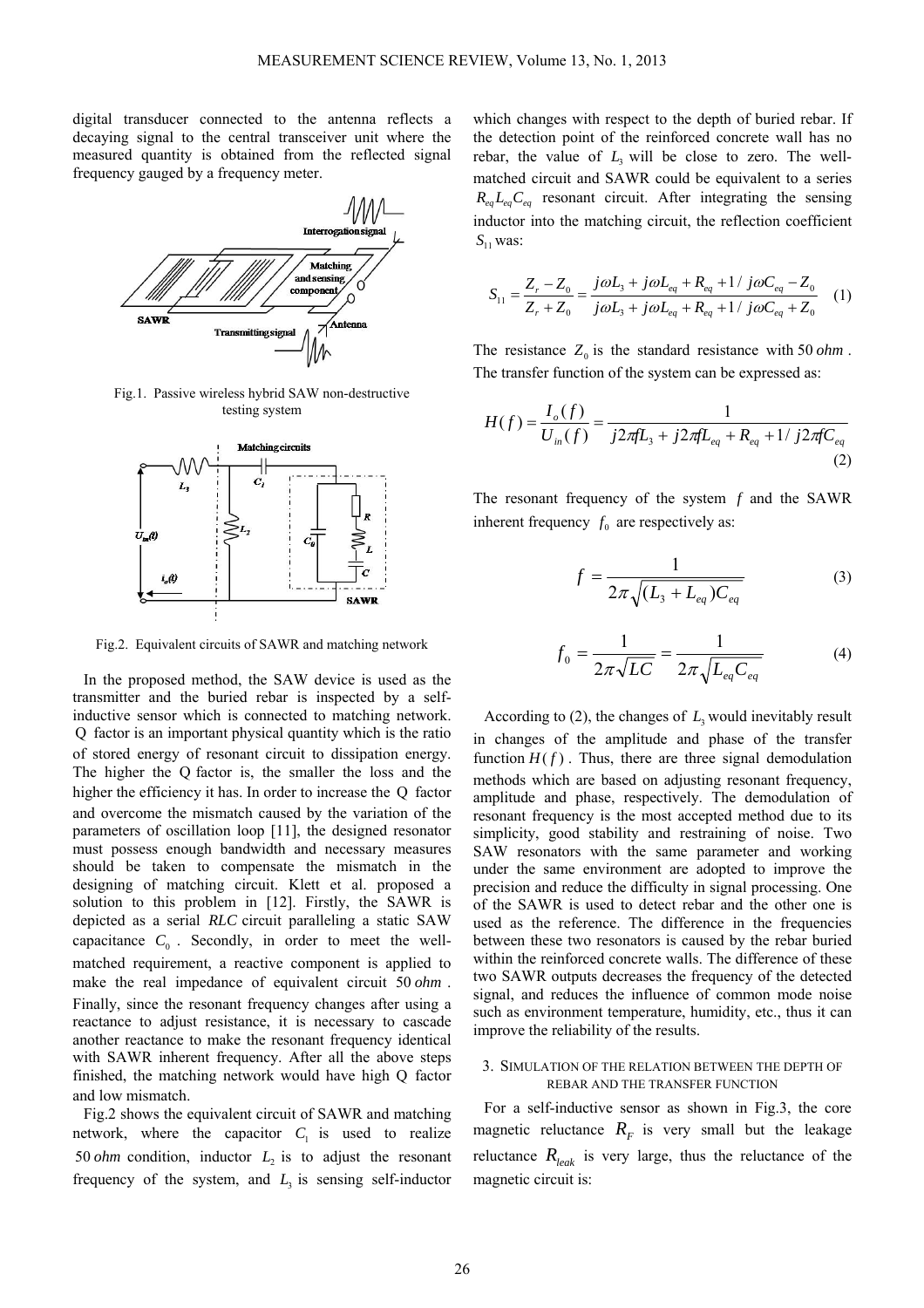$$
R_m = (R_F + R_\delta) / R_{leak} \approx R_\delta = \frac{2\delta}{\mu_0 A} \qquad (5)
$$

*A* is the air gap cross sectional area of the magnetic circuit,  $\delta$  the length of air gap, and  $\mu_0 = 4\pi \times 10^{-7}$  is the magnetic permeability of vacuum.

The working principle of the self-inductive sensor for detection of the buried rebar in concrete walls is that the depth of embedded rebar is equivalent to the air gap length. If the sensor moves along the wall where the buried rebar exists, the variation of the depth of embedded rebar would result in the proportional variation of magnetic reluctance.



Fig.3. The structure of self-inductive sensor

The magnetic reluctance and inductance have an inverse relation; hence the value of  $L<sub>2</sub>$  changes as follows:

$$
L_3 = \frac{N^2}{R_m} = \frac{N^2 \mu_0 A}{2\delta}
$$
 (6)

Where *N* is the turning number of the coil. For a given sensor, *N* and  $\mu_0$  are constant. According to values of  $L_3$ , we know whether there is a buried rebar or not in the inspected area, and also know the depth of the buried rebar. If  $N = 10$ ,  $A = 2 \text{ cm}^2$ ,  $\delta = 5 \text{ cm}$ , then  $L_3$  ( 251.33 *nH*) amount to *nH* order of magnitude which was far less than *Leq* compared with the equivalent inductance of SAWR. Therefore, the frequency deviation is:

$$
\Delta f = f - f_0 \approx f_0 (1 - \frac{L_3}{2L_{eq}}) - f_0 = -\frac{N^2 \mu_0 A}{4\delta L_{eq}} f_0
$$
 (7)

According to (7), the frequency deviation is proportional to the sensing inductance and the shift of frequency within the bandwidth limit. Thus, the system works close to SAWR inherent frequency with high Q factor and low mismatch. After rationally designing the inductance and capacitance of matching network, a kind of non-destructive detecting approach was developed to inspect the buried rebar in concrete walls by combining SAWR device with selfinductive sensor.



(a) The reflection coefficients with different  $L<sub>3</sub>$ 



Fig.4. Effects on the reflection coefficient  $S_{11}$  and transfer function  $H(f)$  with varying inductor  $L<sub>3</sub>$ 



Fig.5. Effects on the reflection coefficient  $S_{11}$  and transfer function by varying the depth  $\delta$ 

The parameters are set as follows:  $R_0 = 1.55 \Omega$ ,  $C_0 = 3.76 \, pF$ ,  $R = 12.85 \, \Omega$ ,  $L = 65.83 \, \mu H$  $C = 2.05$  *fF*,  $f_s = 433.489$  *MHz*, so the equivalent *RLC* are:  $R_{eq} = 50.1 \Omega$ ,  $L_{eq} = 242.8 \mu H$ ,  $C_{eq} = 0.555 fF$ . If  $L_3$  varies between 10  $nH$  and 90  $nH$ , the effects on reflection coefficient  $S_{11}$  and transfer function  $H(f)$  are